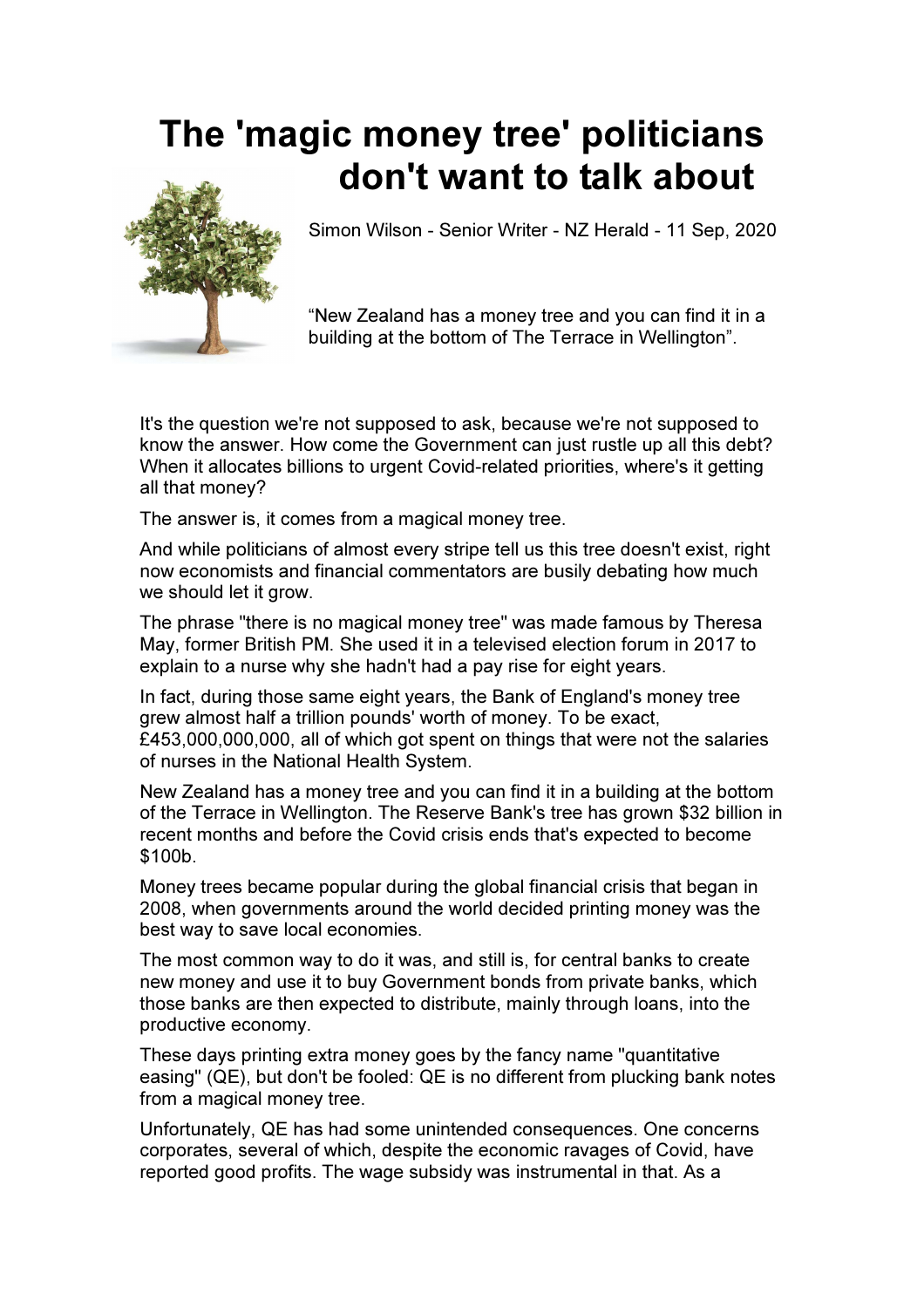Government intervention tool that kept workers in employment, small and medium enterprises (SMEs) afloat, and many larger companies from savage cutbacks, it's been invaluable. That's good.

But some corporates are doing so well they're paying dividends to their shareholders. Lobbyists acting as proxies for those same shareholders have habitually and loudly encouraged the Government to pay down debt and cut spending, in order to put aside for a rainy day. But few large companies created their own rainy day funds.

The wage subsidy, then, which cost \$13.6b, became a mechanism by which corporates could reward their shareholders with dividends. That's called a wealth transfer. The pain was socialised – we all paid through taxes – but the profit was privatised.

The magical money tree has resulted in other wealth transfers too. It holds interest rates permanently low, which is a big help to everyone trying to run a budget, but it's an even bigger help to those with the means to invest in equities and assets. The sharemarket is doing very well out of the pandemic, and so are property and "collectables" like art and classic cars.

The wealthiest among us aren't taking overseas holidays, which increases their disposable income here. But nor, in many cases, are they using all that extra money to make things, grow things or otherwise employ people and rebuild the economy. They're leaving it in the bank, or they're buying houses.

It doesn't help the economy. It's like they're just stuffing their money under the floorboards.

The Government knows this and so does the Reserve Bank. So does the National Party: leader Judith Collins has said it's wrong. But both National and Labour have ruled out tax reform aimed at capital gains, land or other places to store wealth. That means the inequalities made worse by monetary policy and current tax settings remain in place.

Adrian Orr, governor of the Reserve Bank, addressed the issue this week in an interview with my colleague Liam Dann.

He said it was "utterly wrong" to say current monetary policy was increasing inequality, which is true in the sense that the bank doesn't set tax policy. But that magical money tree is still transferring wealth to the wealthy.

He added, "If we are feeling wealthier, we have a higher propensity to consume and invest." That sound a lot like trickle-down economics, which we've had 40 years to learn doesn't really happen.

The people who really do consume more when they feel wealthier, thus keeping money circulating in the economy where it can do some good, are the less well off. That's because poor people don't really have a choice: they have to spend whatever they have. Orr knows this.

But his position is that what happens at the top end isn't the most important thing. "The critical thing for monetary policy is to do our best to ensure low and stable inflation, because those on fixed incomes, whether on benefits or not... pay the biggest social cost for high inflation." That's true, they do.